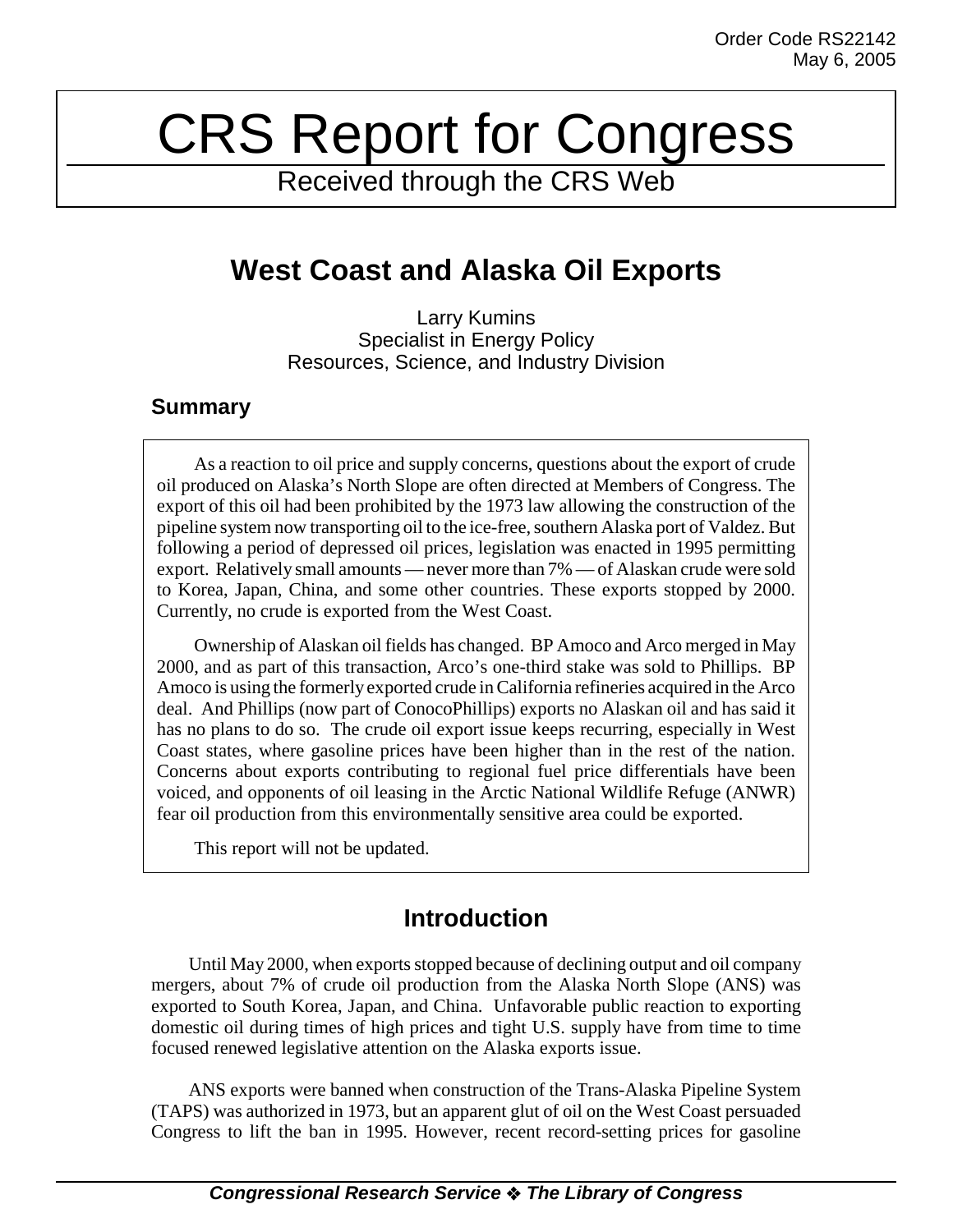nationwide and especially on the West Coast — coupled with current proposals to permit oil exploration in Alaska's Arctic National Wildlife Reserve (ANWR) — have raised concerns that there is no law prohibiting oil exports. Concerns have escalated based on the apparently unfounded belief that Alaskan North Slope crude is now being exported.

This report summarizes the history of the ANS export ban, the reasons it was lifted, and subsequent developments, and describes the current U.S. oil export situation. (For information on the ANWR debate, see CRS Issue Brief IB10136, *Arctic National Wildlife Refuge (ANWR): Controversies for the 109<sup>th</sup> Congress*, by M. Lynne Corn and Bernard A. Gelb.)

### **Background**

When the Arab oil embargo began in late 1973, oil development on Alaska's North Slope had been stymied since the Prudhoe Bay discovery in 1968 by lack of agreement on a pipeline destination. Two plans were at loggerheads. One favored by many policy makers envisioned the oil transiting Canada to a Chicago-area destination. Proponents of this plan pointed out that the Midwest had no indigenous source of crude; those opposing it cited the high cost of such a lengthy and expensive pipeline construction project.

The other plan, which ultimately became the Trans-Alaska Pipeline System (TAPS), was to transport crude oil to the southern Alaska seaport of Valdez, where it would be shipped to refiners by tanker. Proponents cited large cost savings and the timeliness of the smaller construction project. Opponents of this plan contended that TAPS sponsors' true intent was to export North Slope crude, a contention denied by TAPS supporters. Exports, asserted Midwest destination proponents, were counter to the principle that U.S. oil be used domestically, and remain available for consumption in the United States as a matter of energy security.

A pipeline from Prudhoe Bay required transiting a route where much of the right-ofway was on federal lands. Legislation was required to end what had become a stalemate over the route. The oil embargo brought a new sense of urgency to the debate. As a gasoline shortage began to develop, a compromise — the Trans-Alaska Pipeline Act (P.L. 93-153) — was achieved. This right-of-way legislation enabled the shorter pipeline to Valdez, with the proviso that crude oil transiting the right-of-way granted by Congress would not be exported.

TAPS was completed in 1977, and initial oil shipments began to flow by year-end. With continued oilfield development on the North Slope, production climbed steadily for 10 years, peaking at 2.0 million barrels per day (mbd) in 1988. In subsequent years, Alaska North Slope (ANS) output declined, falling to 1.5 mbd in 1995 and continuing downward to current flows of about 900,000 barrels per day (bd).

Much ANS crude reached California, which is the nation's third-largest oil producer. During the mid-1990s, California produced about 800,000 bd. The combination of California's indigenous production, ANS crude, and foreign oil imports resulted in a regional oil surplus. The local glut depressed prices for both California and ANS producers. Since more crude was available on the West Coast than was needed there at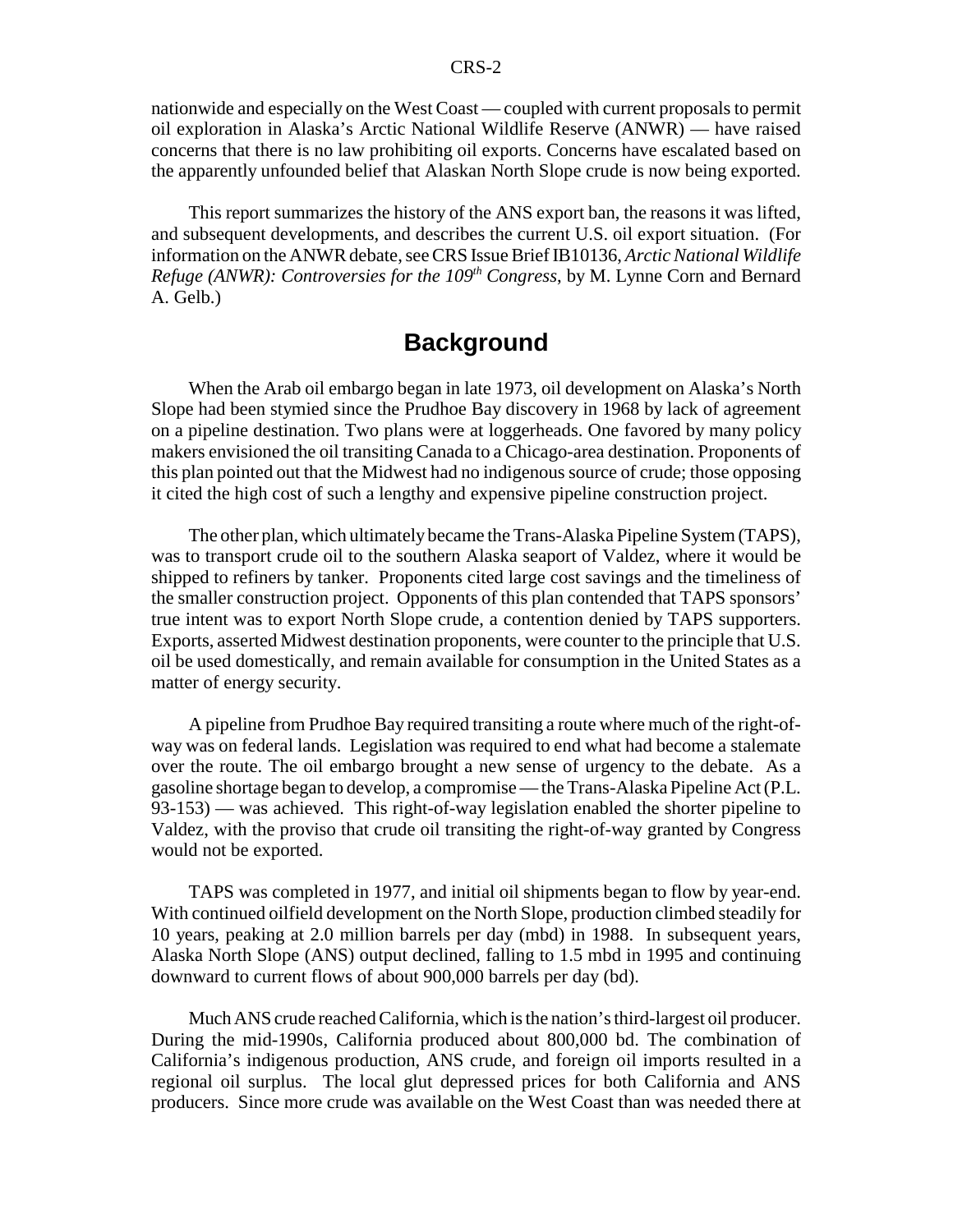that time, about 300,000 bd of crude were shipped via the Panama Canal to the U.S. Gulf Coast and U.S. Virgin Islands.

### **Congress Lifts ANS Export Ban**

The West Coast oil glut elicited persistent expressions of concern from oil producers displeased with what they perceived as artificially depressed prices. Early efforts to achieve remedial action failed to establish traction until 1995, when low world oil prices, a relatively benign level of net oil imports (8.0 mbd, in contrast to a current level exceeding 12 mbd), and a supportive Department of Energy (DOE) coincided with renewed legislative efforts in both Houses of Congress.

A June 1994 DOE study, *Exporting Alaskan North Slope Crude Oil — Benefits and Costs*, found that exporting Alaska crude would increase producer receipts for both California and Alaska oil. The increased producer receipts would be the result of transportation savings realized by avoiding a trip through the Panama Canal. Additionally, DOE predicted that larger producer revenues at the wellhead would result in 100,000 bd more output from Alaska and California than would be the case with continued export restriction.

Absent a conclusive case for the oil's being needed in the United States, and with no forecast cost and substantial projected benefits, export ban repeal bills in the  $104<sup>th</sup>$ Congress (H.R. 70 and S. 395) passed by large margins, 324-77 and 74-25 respectively. The Clinton Administration supported ANS crude exports and the President signed P.L. 104-58 in November 1995.

With the export ban lifted, ANS exports totaling 36,000 bd began in 1996; they grew to 66,500 bd in 1997, dipped slightly to 52,900 in 1998, and rose to a high of 74,000 bd in 1999. According to unpublished DOE figures, during 1999, Korea (50%), Japan (36%), and China (12%) imported nearly all ANS exports. The list of customers for this oil remained the same throughout the period.

Before ANS exports stopped in May 2000, the result of ownership changes and falling output, about 7% of North Slope output was shipped abroad. Viewed relative to total domestic consumption of 19.3 mbd in 2000, these exports comprised less than onehalf of one percent. Net petroleum imports at the time were about 10 mbd; these exports amounted to the equivalent of three-quarters of one percent. As an absolute quantity, these numbers were not particularly significant.

While the export ban was under debate during 1995, the United States was already exporting nearly 900,000 bd  $-28\%$  in the form of petroleum coke, which is used in making steel. Other exports were cross-border exchanges of refined products, as well as some crude, with Canada and Mexico. Trade in petroleum coke plus exports to Canada and Mexico accounted for 69% of all U.S. oil exports at the time.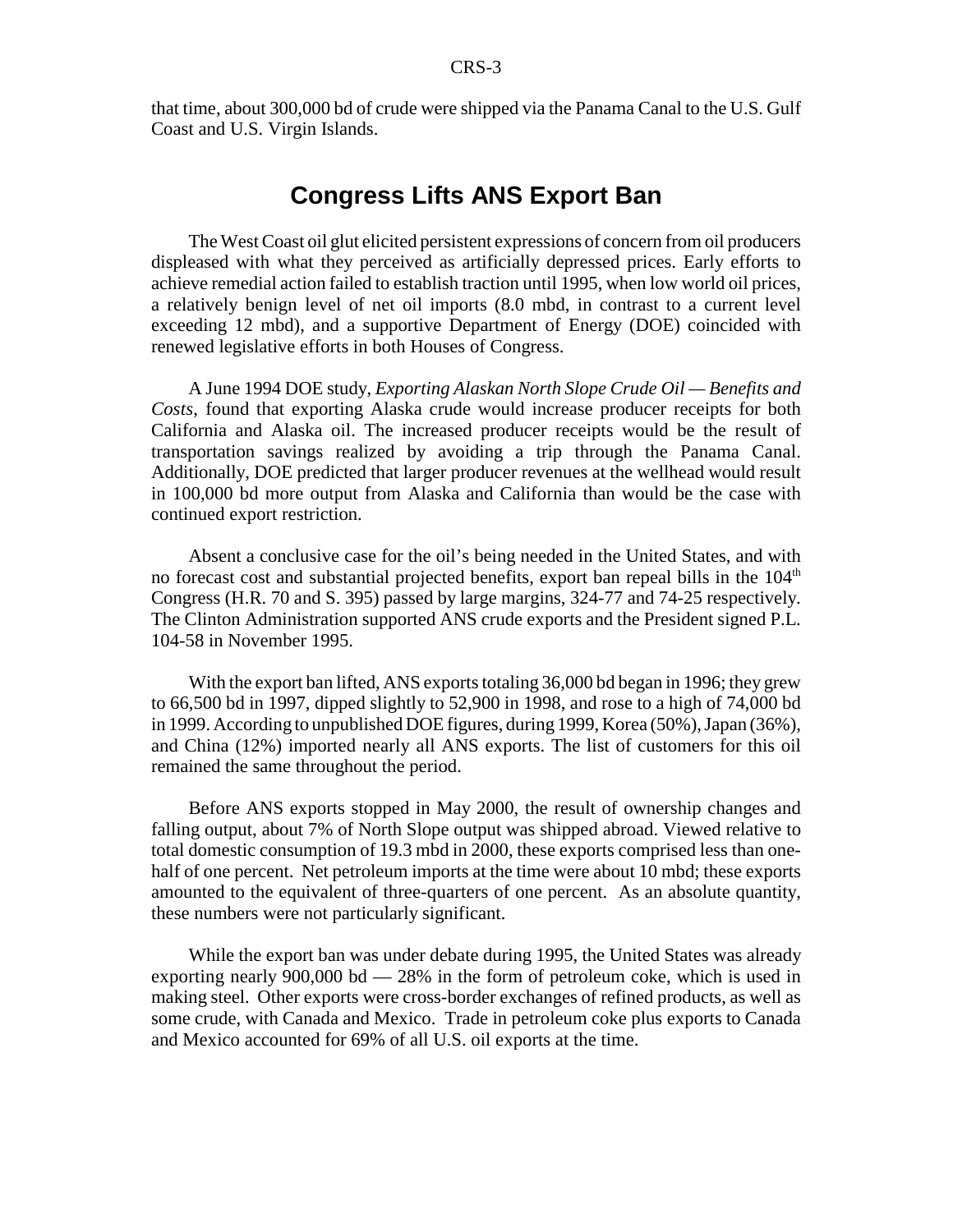#### **Impact of Exports on West Coast Prices**

Alaska oil production peaked at 2.0 mbd in 1988, creating a crude surplus on the West Coast. By 1995, when export legislation was enacted, output had declined to 1.5 mbd, when a surplus of 300,000 bd reportedly existed. Further declines lowered output to present levels of about 900,000 bd. Coupled with declines in California's indigenous production and growing demand for petroleum products, whatever surplus had existed diminished.

On a separate track from crude supply, gasoline pump prices in PAD District  $5<sup>1</sup>$ began to diverge from the nationwide average. In 1995, Energy Information Administration (EIA) data showed West Coast pump prices to be only 5 cents per gallon above the national average. But by 1999 West Coast gasoline was 15 cents per gallon higher. When crude exports stopped in 2000, the average divergence for the full year was 12 cents; it narrowed further in 2001 and 2002 to 10 and 7 cents respectively.

Could the 74,000 bd that were exported before May 2000 have been a causal factor contributing to the West Coast gasoline price differential of that time? While the oil exported represented less than 3% of regional consumption — and was likely replaced by imports at equivalent prices — exports could have contributed somewhat to the price disparity. Highly inelastic oil markets can experience large price swings in response to small changes in supply. When Alaskan oil exports ceased, the gasoline price differential between the West Coast and the national average did decline, at least for a few years.

Platts Oilgram Price Report<sup>2</sup> contains an article on the ANS crude market which describes the market dynamics that might have been operative during the late 1990s and early part of 2000. Platt's estimated the various producers' market shares, placing BP Amoco's share at 470,000 bd, Arco's at 360,000, and ExxonMobil's at 246,000. Six other firms held minor ANS production shares. BP Amoco was apparently the only oil exporter. Arco and BP Amoco have merged, and as part of that transaction, Arco's ANS business was sold to Phillips. Phillips became the second-largest producer of ANS crude, accounting for more than one-third of production.

The Platts article stated further: "The BP Amoco spokesman said even though shipments to Asia only averaged 60,000 bd, the company was satisfied with the export program, because it assisted in weakening the grip of what he called a 'captive market' for its crude in California." This statement could suggest that California refiners had been — or, without exports, would have been — paying lower than world market prices for ANS crude. But for this contention to be valid, local petroleum markets would have to be not fully competitive. Why else would West Coast refiners have paid world market prices (there was no other choice) for foreign oil, and below-market prices for ANS crude?

<sup>&</sup>lt;sup>1</sup> Petroleum Administration for Defense Districts were created in 1950, succeeding the Petroleum Administration for War geographic aggregation of 1942. PAD District 5 includes Washington, Oregon, California, Nevada, Arizona, Alaska, and Hawaii.

<sup>&</sup>lt;sup>2</sup> March 24, 2000, p. 1.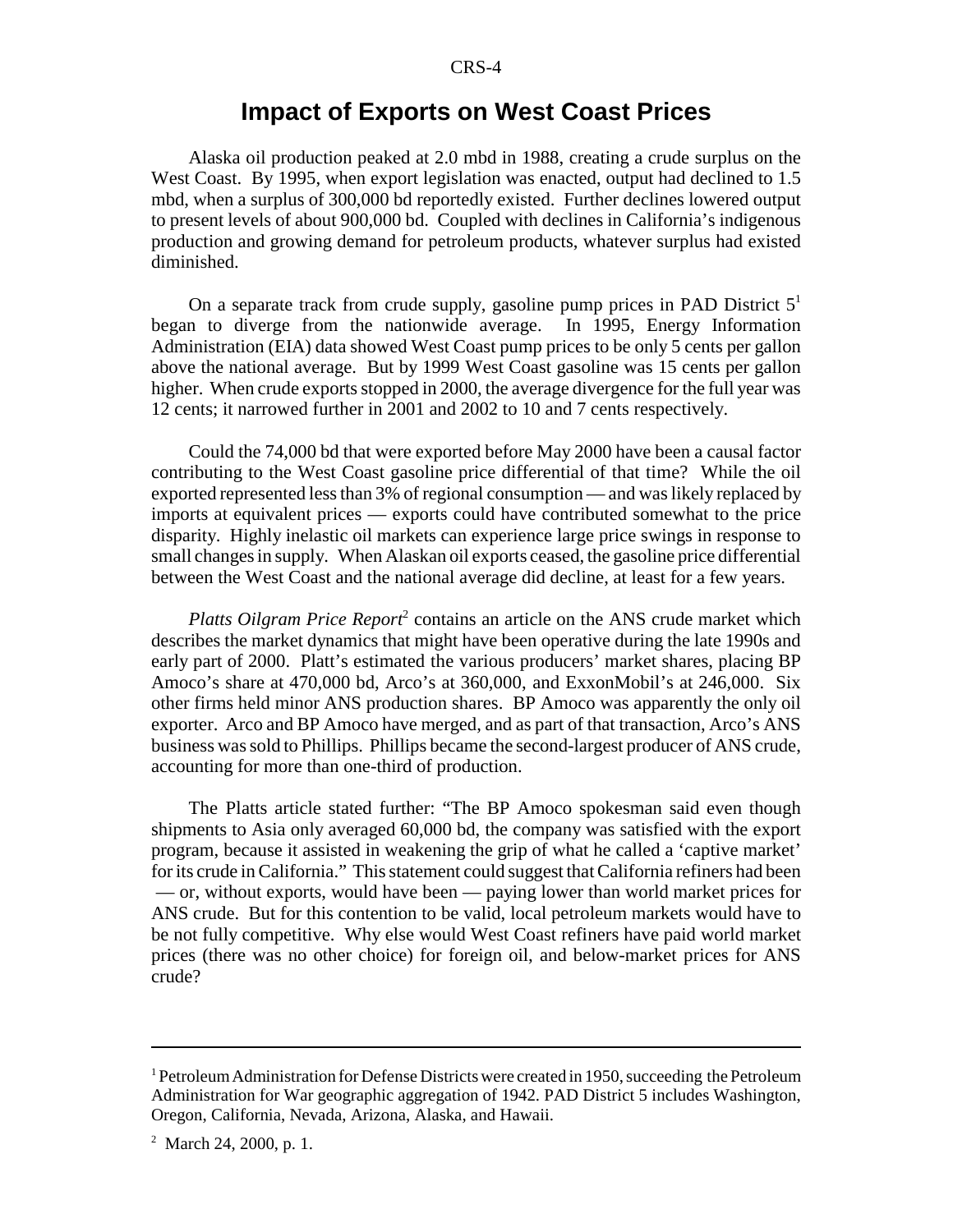Local competitive conditions — if better understood — might help better explain the reasons that producers have found it economic in the past to export ANS crude. But, as part of the BP Amoco deal to buy Arco, Arco's ANS properties were sold to Phillips, which planned to use the oil in the United States and said it had no plans to resume exports.<sup>3</sup> And BP Amoco acquired and now operates what had been Arco's substantial California refineries, and now refines the previously exported ANS crude.

In addition to crude supply and price, there are many other factors contributing to higher West Coast gasoline prices. Among them are a worsening shortage of refining capacity and tough local environmental standards for fuel. These factors should have had significant bearing even during the period of crude exports. In more recent years absent crude exports — they have become key factors related to the price differential.

### **Current West Coast Oil Exports**

Oil export still remains a controversial issue on at least two counts:

- Concerns about U.S. petroleum exports during a time of need and high prices.
- Concerns that the environmentally sensitive ANWR could be opened for production on the grounds of energy security but instead produce oil for export.

With regard to current oil exports, during the first months of 2005, about 267,000 barrels per day<sup>4</sup> of petroleum were exported from PAD District 5, which comprises the western states, including Alaska and Hawaii. *No crude oil at all was exported.* During this period 94,000 barrels per day of petroleum coke and 78,000 bd of residual fuel oil were sold abroad. Petroleum coke — comprising 35% of exports — is used in making steel and is not really a fuel. Residual fuel oil (about 30% of exports) is not widely used on the West Coast. Some refineries have difficulty fully converting this heavy fuel into other products, and this oil seeks a market abroad. Some likely leaves the country as fuel for ships engaged in international commerce. Only 10,000 bd of gasoline was exported.

The United States does export about one million barrels per day of oil and oil products; almost none of this is crude oil. The amount of exports is significant enough to cause concern among those fearful that the country is exporting oil in a time of high prices when that oil is needed at home. But 14% of this petroleum is traded with Canada, 23% with Mexico, and 13% is petroleum coke. Canada and Mexico are among the nation's most important suppliers of crude oil; in 2004 they supplied 2.1 mbd and 1.6 mbd of the nation's gross total imports of 12.9 mbd.<sup>5</sup> Any exports to these countries are likely related to geographic considerations involving ease of transport. And they are more than offset by the great importance of Canadian and Mexican oil supplies to this country.

<sup>&</sup>lt;sup>3</sup> Platts, op cit.

<sup>4</sup> *Petroleum Supply Monthly, April 2005*, Table 24, Energy Information Administration (EIA).

<sup>5</sup> *Monthly Energy Review, April 2005*, Table 3.3, EIA.